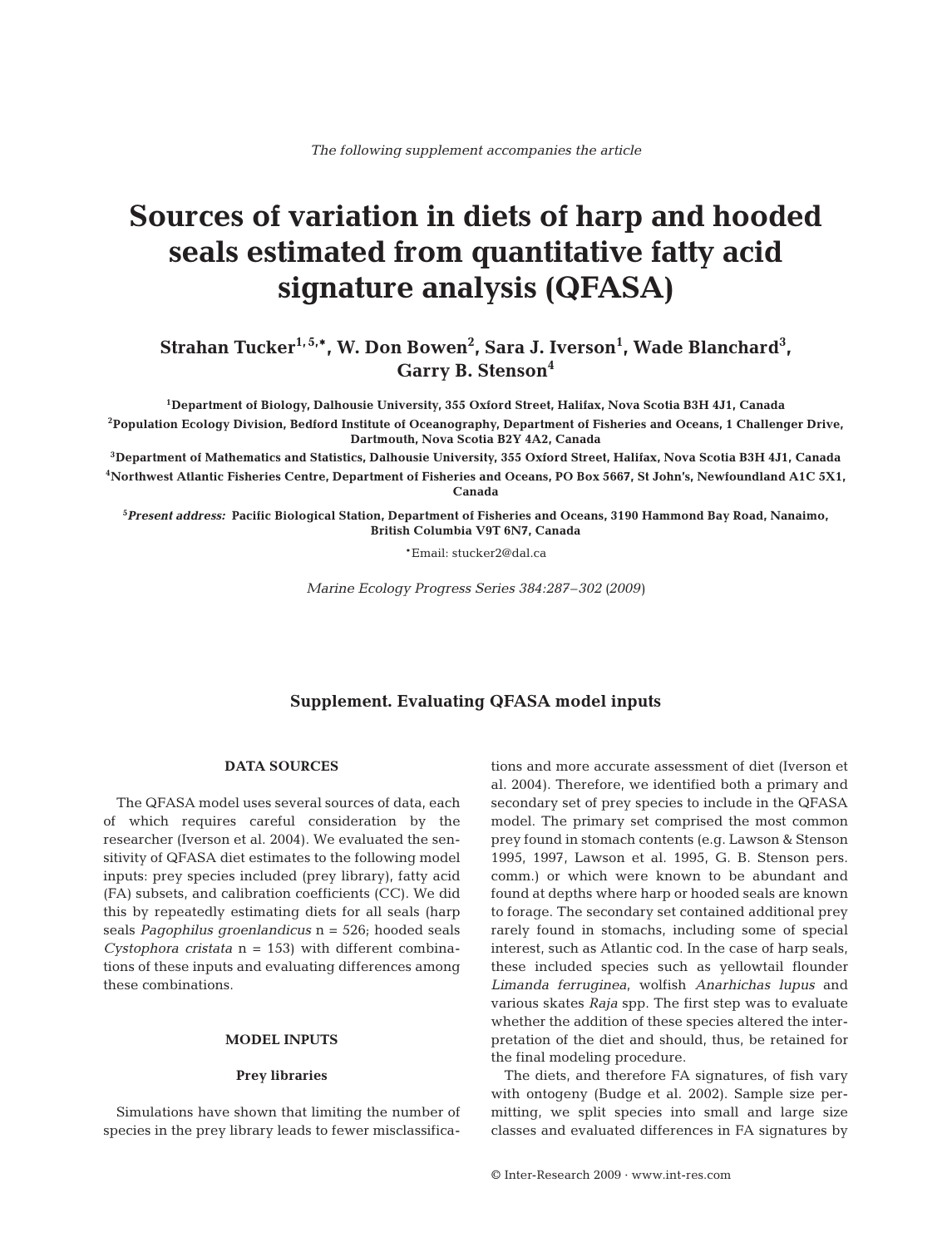

Fig. S1. *Pagophilus groenlandicus.* Hierarchical cluster analysis on the mean fatty acid signatures (primarily dietary subset) of  $27$  prey categories (n =  $2039$ ) for harp seal prey library. The Kulback-Liebler (KL) distance measure was used to determine how similar any 2 taxa were with respect to their fatty acid signatures. The average linkage method was used



Fig. S2. *Cystophora cristata.* Hierarchical cluster analysis on the mean fatty acid signatures (primarily dietary subset) of 32 prey categories (n = 2289) for hooded seal prey library. The Kulback-Liebler (KL) distance measure was used to determine how similar any 2 taxa were with respect to their fatty acid signatures. The average linkage method was used

MANOVA. Size classes were based on either median length or a length reported in the literature at which significant changes in diet have been noted. Size classes for species were retained in subsequent modeling procedures if there were significant differences in FA simulations and they were differentiated well in cluster analysis (Figs. S1 & S2) and simulations (see 'Diet simulations' below).

### **FA sets**

Next, we evaluated the degree to which diet estimates differed depending on whether we used 'dietary' FAs only (n = 30) or a 'primarily dietary'  $(n = 39)$  subset of FAs (Iverson et al. 2004). The primarily dietary fatty acid set includes FAs that arise from a combination of diet and biosynthesis within the predator. For example, although found in prey, levels of 14:1n-5 in predators are derived predominantly from biosynthesis, while some proportion of 22:5n-3 arises from modification of other FA (Ackman et al. 1988, Iverson 1993, Iverson et al. 1995). FAs such as 16:0, 16:1n-7, 18:0 and 18:1n-9 can arise from biosynthesis in the predator, but are also highly indicative of differences among prey species (Iverson 1993, Iverson et al. 2001). The primarily dietary FA subset accounts for 95% of total FAs, while the dietary set accounts for 51%.

### **Calibration coefficients**

We also evaluated the effects of using different calibration coefficients on diet estimates. Calibration coefficients are necessary for the accurate estimation of diet (Iverson et al. 2004) because they account for the effects of predator metabolism on the deposition of FAs (Iverson et al. 2004). Individual FAs are deposited and/or modified in predator lipid stores in a predictable fashion (Cooper 2004, Iverson et al. 2004) such that corrections can be applied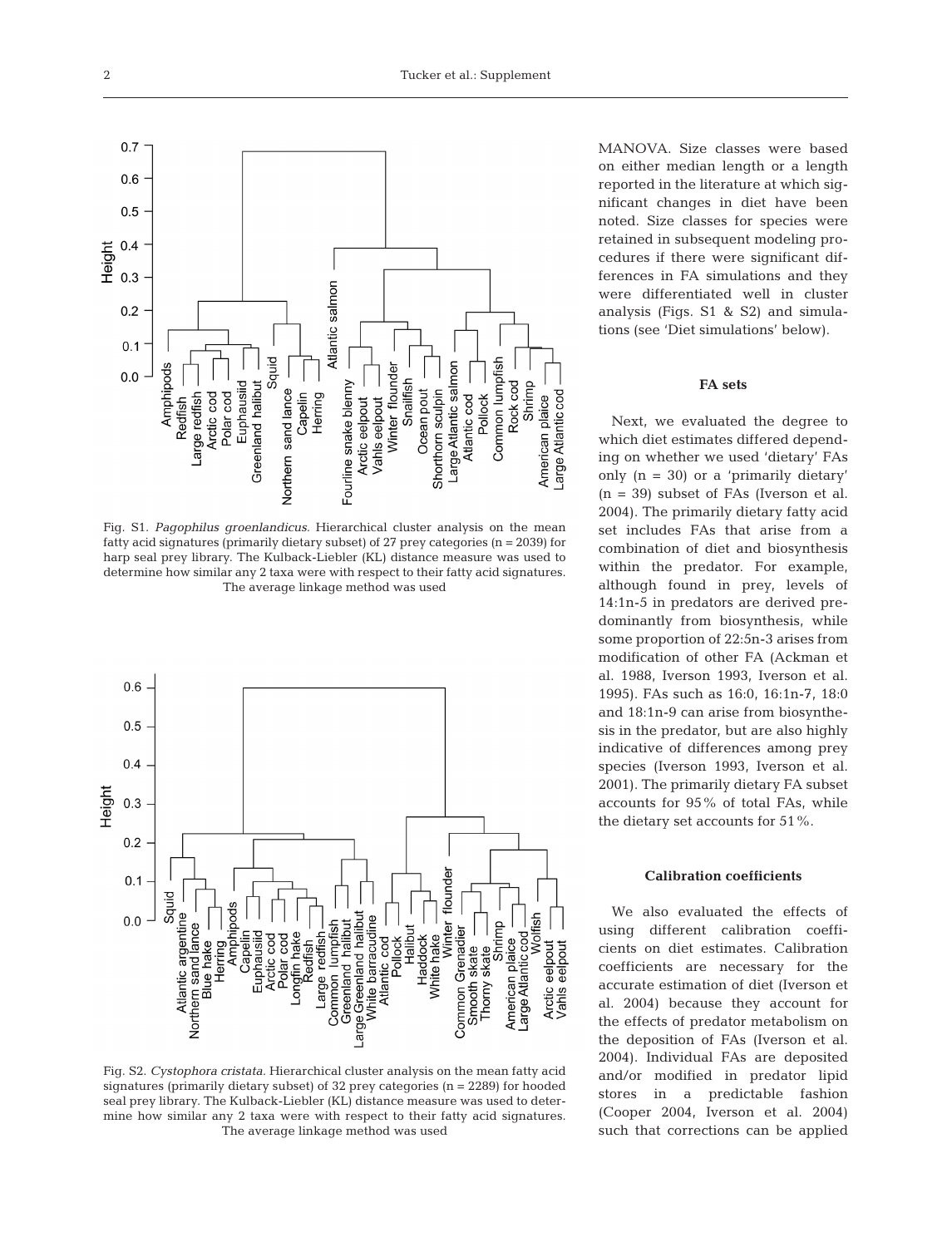| FA         | Grey CC | Pup CC | Harp CC |
|------------|---------|--------|---------|
| 14:00      | 0.86    | 0.95   | 0.94    |
| 16:00      | 0.74    | 0.83   | 0.63    |
| $16:1n-7$  | 1.52    | 1.30   | 1.62    |
| $16:2n-6$  | 0.76    | 0.81   | 0.74    |
| $16:2n-4$  | 1.50    | 0.89   | 0.95    |
| $16:3n-6$  | 0.86    | 1.00   | 1.12    |
| 17:00      | 1.40    | 0.78   | 0.91    |
| $16:3n-4$  | 0.68    | 0.98   | 0.87    |
| $16:4n-1$  | 0.59    | 0.97   | 0.77    |
| 18:00      | 0.84    | 0.64   | 0.79    |
| $18:1n-9$  | 3.46    | 1.15   | 2.79    |
| $18:1n-7$  | 1.41    | 1.04   | 1.44    |
| $18:1n-5$  | 1.04    | 0.99   | 1.00    |
| $18:2n-6$  | 2.02    | 1.04   | 1.57    |
| $18:2n-4$  | 0.98    | 0.94   | 0.86    |
| 18:3n-6    | 1.08    | 0.78   | 0.94    |
| $18:3n-4$  | 2.32    | 1.01   | 2.59    |
| $18:3n-3$  | 2.27    | 1.07   | 1.48    |
| $18:3n-1$  | 0.95    | 0.88   | 0.95    |
| $18:4n-3$  | 0.96    | 0.96   | 0.99    |
| $18:4n-1$  | 1.10    | 1.01   | 1.39    |
| $20:1n-11$ | 3.42    | 0.97   | 2.84    |
| $20:1n-9$  | 0.81    | 0.91   | 1.00    |
| $20:1n-7$  | 0.71    | 0.82   | 1.06    |
| $20:2n-6$  | 1.65    | 1.02   | 1.39    |
| $20:3n-6$  | 1.07    | 0.91   | 1.00    |
| $20:4n-6$  | 0.82    | 0.92   | 1.04    |
| $20:3n-3$  | 1.16    | 0.98   | 0.98    |
| $20:4n-3$  | 2.11    | 1.00   | 1.50    |
| $20:5n-3$  | 0.65    | 0.82   | 0.80    |
| $22:1n-11$ | 0.20    | 0.47   | 0.35    |
| $22:1n-9$  | 0.27    | 0.49   | 0.59    |
| $22:1n-7$  | 0.18    | 0.90   | 0.26    |
| $21:5n-3$  | 1.37    | 1.02   | 1.45    |
| $22:4n-6$  | 1.00    | 1.03   | 1.00    |
| $22:5n-6$  | 1.04    | 0.96   | 0.76    |
| $22:4n-3$  | 2.58    | 1.01   | 1.55    |
| $22:5n-3$  | 4.64    | 1.09   | 3.91    |
| 22:6n-3    | 1.11    | 1.00   | 0.94    |

Table S1. Calibration coefficients (CC) for fatty acids (FA) for juvenile grey seals, grey seal pups and juvenile harp seals. Data from Iverson et al. (2004)

to account for this effect of metabolism. Calibration coefficients (CC) have been determined for a number of different phocid seals and seabird species through feeding experiments on captive individuals (e.g. Iverson et al. 2004, 2007).

Although the effect of metabolism on individual FAs is similar across diverse species (i.e. FAs that are consistently higher or lower in predator than prey; Iverson et al. 2004, 2006, 2007), the magnitude of CC for individual FAs can vary, which will affect overall diet estimates. Therefore, we evaluated different CC as well as combinations of these different sets on diet estimates. CC derived from juvenile harp seals  $(n = 5)$ , juvenile grey seals  $(n = 8)$  and grey seal pups  $(n = 17)$  (from Iverson et al. 2004; our Table S1) are based on relatively small sample sizes, therefore, we used combinations of these three species values to generate new sets of average CC (see 'Results—Calibration coefficients' below).

## **Diet simulations**

Diet simulations (Iverson et al. 2004) were conducted using each prey library to evaluate how well the QFASA model could differentiate individual prey species or size categories within prey species. Prey species occupying similar dietary niches may have similar FA signatures (i.e. Budge et al. 2002). However, species of fish and invertebrates are typically well-differentiated by their FA signatures (Budge et al. 2002) likely due in part to the fact that despite similarities, diets are rarely identical among species. Diets of seals often span multiple trophic levels where both fish and their prey, or even the prey of those prey, are consumed. For example, harp seals are known to feed on redfish, capelin and amphipods (e.g. Lawson & Stenson 1995, 1997, Lawson et al. 1995). This may pose an analytical problem in the application of a technique which traces the assimilated portions of unmodified fatty acids and attempts to find the closest statistical match between multiple

Table S2. Species composition of specified diets from the harp seal prey library and mean estimated diets of pseudo-seals over the 1000 simulation runs for each of the 4 diets with noise set at 10%

| Diet | <b>Species</b>      | Specified diet Estimate |       | SD    |
|------|---------------------|-------------------------|-------|-------|
| 1    | Amphipods           | 0.09                    | 0.08  | 0.04  |
|      | Arctic cod          | 0.225                   | 0.18  | 0.06  |
|      | Capelin             | 0.225                   | 0.22  | 0.096 |
|      | Euphausiids         | 0.09                    | 0.09  | 0.063 |
|      | Herring             | 0.18                    | 0.15  | 0.071 |
|      | Northern sand lance | 0.09                    | 0.11  | 0.069 |
| 2    | Amphipods           | 0.135                   | 0.11  | 0.041 |
|      | Arctic cod          | 0.27                    | 0.23  | 0.071 |
|      | Atlantic cod        | 0.09                    | 0.06  | 0.073 |
|      | Capelin             | 0.225                   | 0.18  | 0.072 |
|      | Northern sand lance | 0.045                   | 0.06  | 0.054 |
|      | Rock cod            | 0.045                   | 0.03  | 0.027 |
|      | Shorthorn sculpin   | 0.09                    | 0.04  | 0.037 |
| 3    | Large Atlantic cod  | 0.045                   | 0.02  | 0.01  |
|      | Capelin             | 0.09                    | 0.09  | 0.071 |
|      | Herring             | 0.495                   | 0.47  | 0.071 |
|      | Northern sand lance | 0.045                   | 0.04  | 0.042 |
|      | Large redfish       | 0.225                   | 0.19  | 0.058 |
| 4    | American plaice     | 0.225                   | 0.19  | 0.081 |
|      | Large Atlantic cod  | 0.225                   | 0.12. | 0.078 |
|      | Greenland halibut   | 0.225                   | 0.20  | 0.052 |
|      | Winter flounder     | 0.225                   | 0.22  | 0.052 |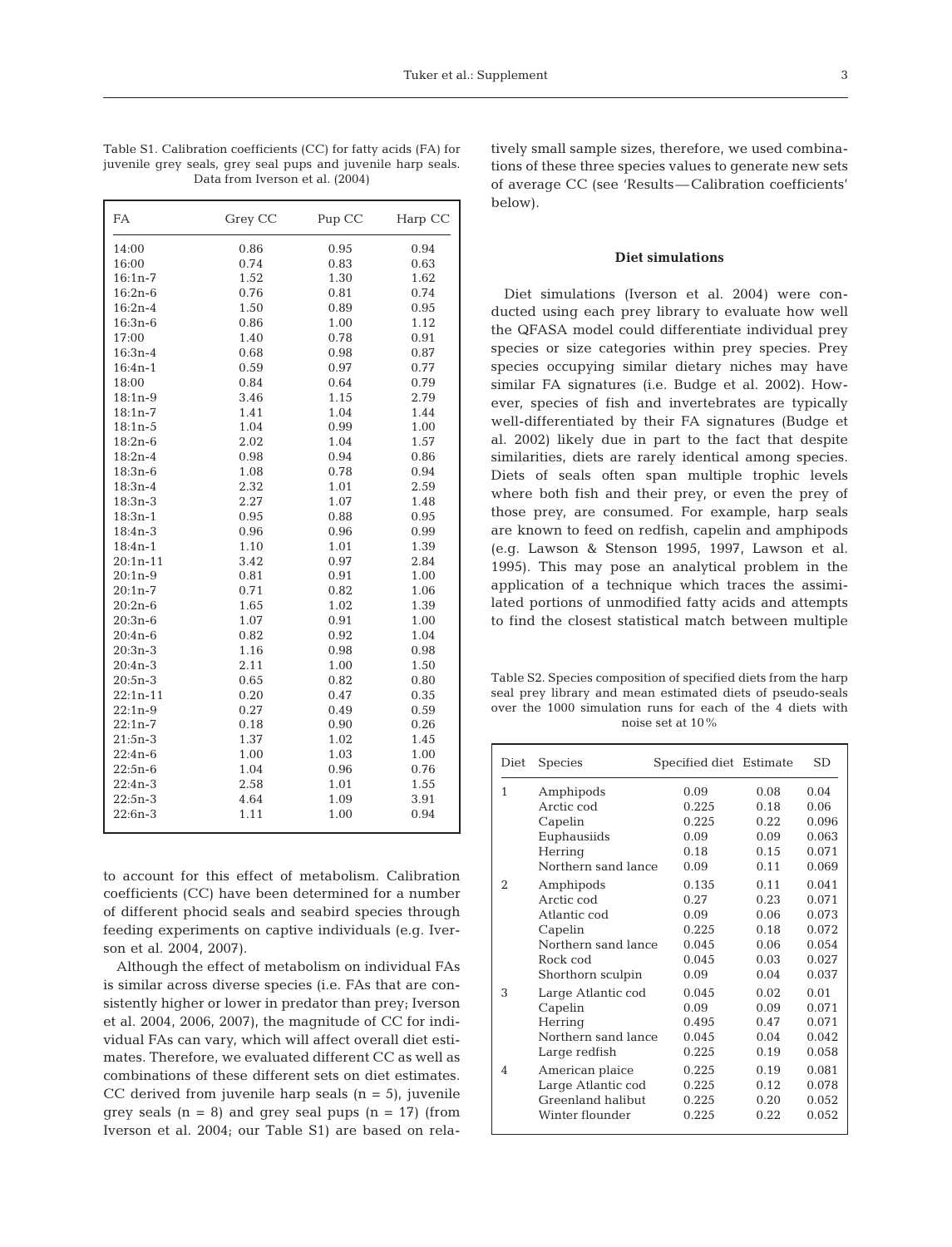Table S3. Species composition of specified diets from the hooded seal prey library and mean estimated diets of pseudoseals over the 1000 simulation runs with noise set at 10%

| Diet           | <b>Species</b>          | Specified Estimate<br>diet |       | <b>SD</b> |
|----------------|-------------------------|----------------------------|-------|-----------|
| $\mathbf{1}$   | Amphipods               | 0.18                       | 0.16  | 0.047     |
|                | Atlantic argentine      | 0.18                       | 0.17  | 0.039     |
|                | Capelin                 | 0.18                       | 0.12  | 0.068     |
|                | Longfin hake            | 0.09                       | 0.08  | 0.076     |
|                | Large redfish           | 0.27                       | 0.28  | 0.107     |
| $\overline{2}$ | Arctic cod              | 0.225                      | 0.143 | 0.073     |
|                | Atlantic argentine      | 0.225                      | 0.218 | 0.05      |
|                | Blue hake               | 0.135                      | 0.068 | 0.051     |
|                | Euphausiid              | 0.135                      | 0.119 | 0.076     |
|                | White barracudine       | 0.18                       | 0.145 | 0.057     |
| 3              | Atlantic argentine      | 0.225                      | 0.226 | 0.041     |
|                | Capelin                 | 0.225                      | 0.191 | 0.06      |
|                | Herring                 | 0.225                      | 0.211 | 0.062     |
|                | Large redfish           | 0.225                      | 0.194 | 0.066     |
| 4              | Amphipods               | 0.18                       | 0.167 | 0.069     |
|                | Large Greenland halibut | 0.225                      | 0.143 | 0.059     |
|                | Longfin hake            | 0.27                       | 0.249 | 0.109     |
|                | Large redfish           | 0.225                      | 0.224 | 0.105     |
| 5              | Atlantic argentine      | 0.225                      | 0.217 | 0.042     |
|                | Capelin                 | 0.225                      | 0.179 | 0.072     |
|                | Northern sand lance     | 0.225                      | 0.22  | 0.067     |
|                | Winter flounder         | 0.225                      | 0.208 | 0.041     |

potential prey and the predator. Thus, from the previous example, one might overestimate the proportion of redfish in the diet at the expense of capelin and amphipods because these in turn form the basis of redfish diets. Therefore, we used simulation to evaluate the ability of QFASA to differentiate specific prey, both within and between prey species and to allow us to understand potential prey substitutions.

Detailed procedures for the simulations are provided in Iverson et al. (2004). To conduct the simulations, the prey base was randomly split into 2 subsets; a simulation and an estimation subset. The simulation set was sampled in the proportions specified by the simulated diet (see below) to construct a 'pseudoseal' signature with additional random prey added in to create 10% noise. Subsequently, the diets of 'pseudo seals' were estimated using the other 50% of prey to evaluate how well the true diet was estimated by QFASA.

We constructed 4 to 5 diets for simulations for both harp and hooded seal prey bases containing 4 to 7 prey species (Tables S2 & S3). Some of these were meant to represent the diets of free-ranging seals found in the literature, as well as our initial results from QFASA. Others represented difficult or 'worst case' estimation scenarios as some prey were more similar to one another than to all other species in the FA database. We used hierarchical cluster analysis to determine the relative similarity of prey species' signatures. For example, in harp seal prey simulations, Diet 1 and Diet 4 represented pelagic- and benthicspecies, respectively, while Diets 2 and 3 were mixtures of pelagic and benthic species (Table S2). Noise was meant to represent incidental consumption of prey species that were not included in the assumed diet. As the noise was set at 10% for these simulations, accurate estimation would give a total of 10% other prey.

### **RESULTS**

#### **Prey libraries**

Following our assessment of differences in prey FA signatures (Tucker 2007), we used the primary prey library comprised of 2039 individual prey representing 24 species to estimate the diets of harp seals (Fig. S1) and the primary prey library comprised of 2289 individuals representing 29 species (Fig. S2) to estimate the diets of hooded seals.

#### **FA sets**

We estimated diets for all seals using both dietary and primarily dietary FA sets. This was done for the different CCs and results were similar. Using the harp seal prey library, relative to the primarily dietary FA set, the dietary subset underestimated proportions of amphipods, arctic cod, capelin and northern sand lance *Ammodytes dubius*, and overestimated redfish and euphausiids (Fig. S3). Amphipods, arctic cod, sand lance and capelin are all known to be important dietary items of harps based on stomach contents (e.g. Lawson & Stenson 1995, 1997, Lawson et al. 1995). Furthermore, redfish are known to be predators of capelin, sand lance and arctic cod, while euphausiids are prey of capelin, sand lance and arctic cod (Scott & Scott 1988, Froese & Pauly 2007). Thus, the misclassifications were logical and it would appear that the primarily dietary FA subset provides a more accurate assessment of diet, presumably because more information is used to discriminate species. These primarily dietary FAs are clearly abundant in this ecosystem and are considered important trophic indicators (Budge et al. 2002, Iverson et al. 2004). In the hooded seals the main components of diet were similar for both the primarily dietary and dietary FA sets. We used the results from the primarily dietary FA set.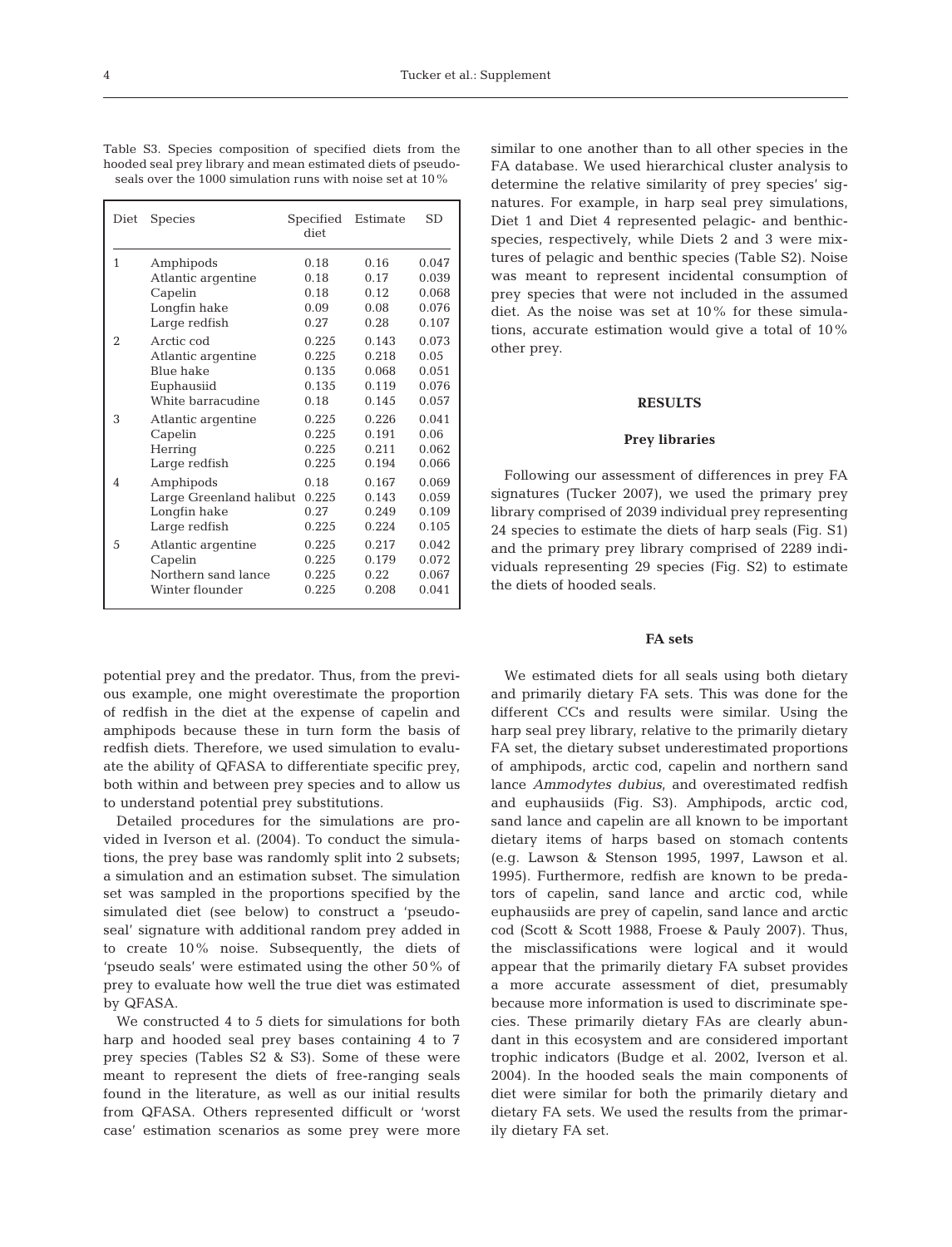



Fig. A3. *Pagophilus groenlandicus.* Average diet estimates for harp seals (n = 526) using primary prey library, grey-harp-pup CCs and the (A) primarily dietary FA set, or (B) dietary FA set. Dots represent outliers defined as being any value greater or less than 1.5 times the interquartile range (75th percentile–25th percentile) above the 75th (or below the 25th) percentile

## **Calibration coefficients**

There were no large differences in diet estimated from the 3 sets of CC or combinations of those sets. In fact, the species composition of the diet estimates for harp seals were all similar with amphipods, artic cod, capelin, sand lance and redfish as main components (Fig. S4). As we had no *a priori* reason to select one calibration set over the other in the final modeling, we averaged the diet estimates derived using the harp CC, the average of grey and harp CCs, and the average of the grey, harp and pup CCs to incorporate that source of uncertainty in the standard errors. The harp seal set is species specific; however, sample size is small, thus, including the grey seal set (a related phocid species) likely incorporates more of the potential variation. The pup calibration set is perhaps the best defined (Iverson et al. 2004) since a sub-sample of milk was measured in conjunction with the mother–pup pairs providing a direct link with ingested food and fat

deposits in the 'predator'. These also represent the scenario of ingesting a high fat diet. Although there are no species-specific CC for hooded seals, the main components of diet were similar for the different sets of CC. Although proportions varied (Fig. S5), we averaged diet estimates using the grey-harp mean CCs and grey-harppup mean CC.

#### **Diet simulations**

The model estimated the true diet (comprised of 90% specified prey, 10% noise) well with the major species in the diet distinguished from others in each of the prey databases with between 71 and 83% of the specified diet returned (Tables S2 & S3). Nevertheless, there was some misidentification (7 to 20%) of the diet to other prey types in addition to the expected 10% noise. Misclassifications involved closely related species, as illustrated in the cluster analysis (Figs. S1 & S2). For example, in harp seal Diet 1, 10% of the arctic cod signature was proportioned to polar cod *Arctogadus glacialis* and redfish. Atlantic cod was typically misclassified by a different size of Atlantic cod, or American plaice *Hippoglossoides platessoides* and shrimp *Pandalus* sp. Diet 2 was

the most complex diet with a mixture of pelagic and benthic species and performed the least well. All specified diet items were underestimated and allocated to a mix of other related species (predominantly polar cod, euphausiids, shrimp, squid and winter flounder).

The results from our simulations suggest that QFASA can distinguish prey species in our library appropriately, with misallocations of 7 to 20% to other species. For diets that were specifically chosen to have species with similar signatures, an increasingly large percentage was attributed to other prey while fits were better and more consistent when diet items were more easily distinguished. In cases were the estimates had higher errors, misallocations in simulations were generally small and to closely related species and/or similar with respect to functional patterns of feeding. Thus, the dominant prey delineated by QFASA are likely robust, as demonstrated in controlled feeding experiments (Iverson et al. 2004, 2007).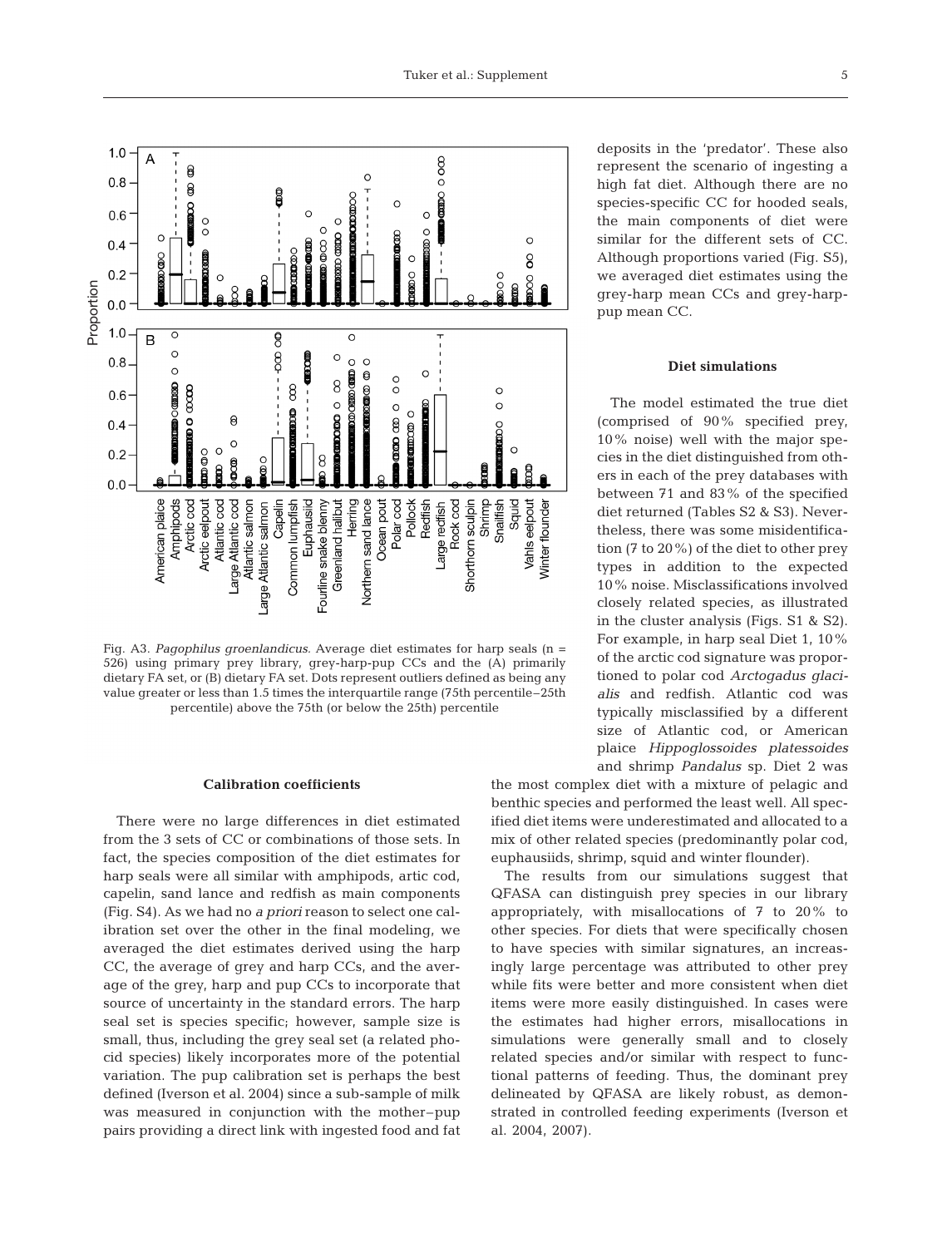

Fig. S4. *Pagophilus groenlandicus*. Mean diet estimates of harp seals (n = 526) using grey, harp, pup CCs or combinations of these. Dots represent outliers defined as being any value greater or less than 1.5 times the interquartile range (75th percentile–25th percentile) above the 75th (or below the 25th) percentile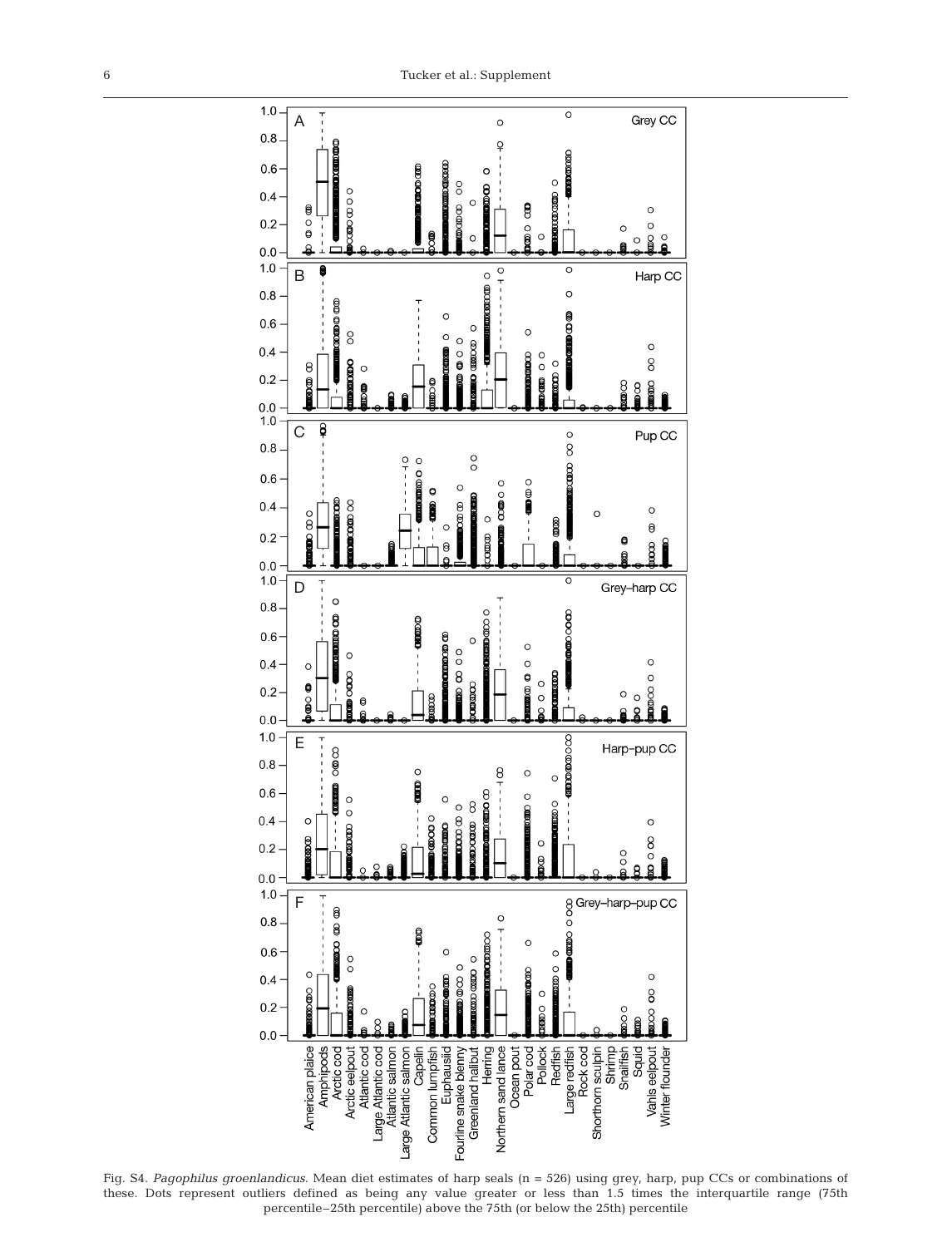

Fig. S5. *Cystophora cristata*. Mean diet estimates of hooded seals (n = 153) using grey, harp, pup CCs or combinations of those. Dots represent outliers defined as being any value greater or less than 1.5 times the interquartile range (75th percentile–25th percentile) above the 75th (or below the 25th) percentile